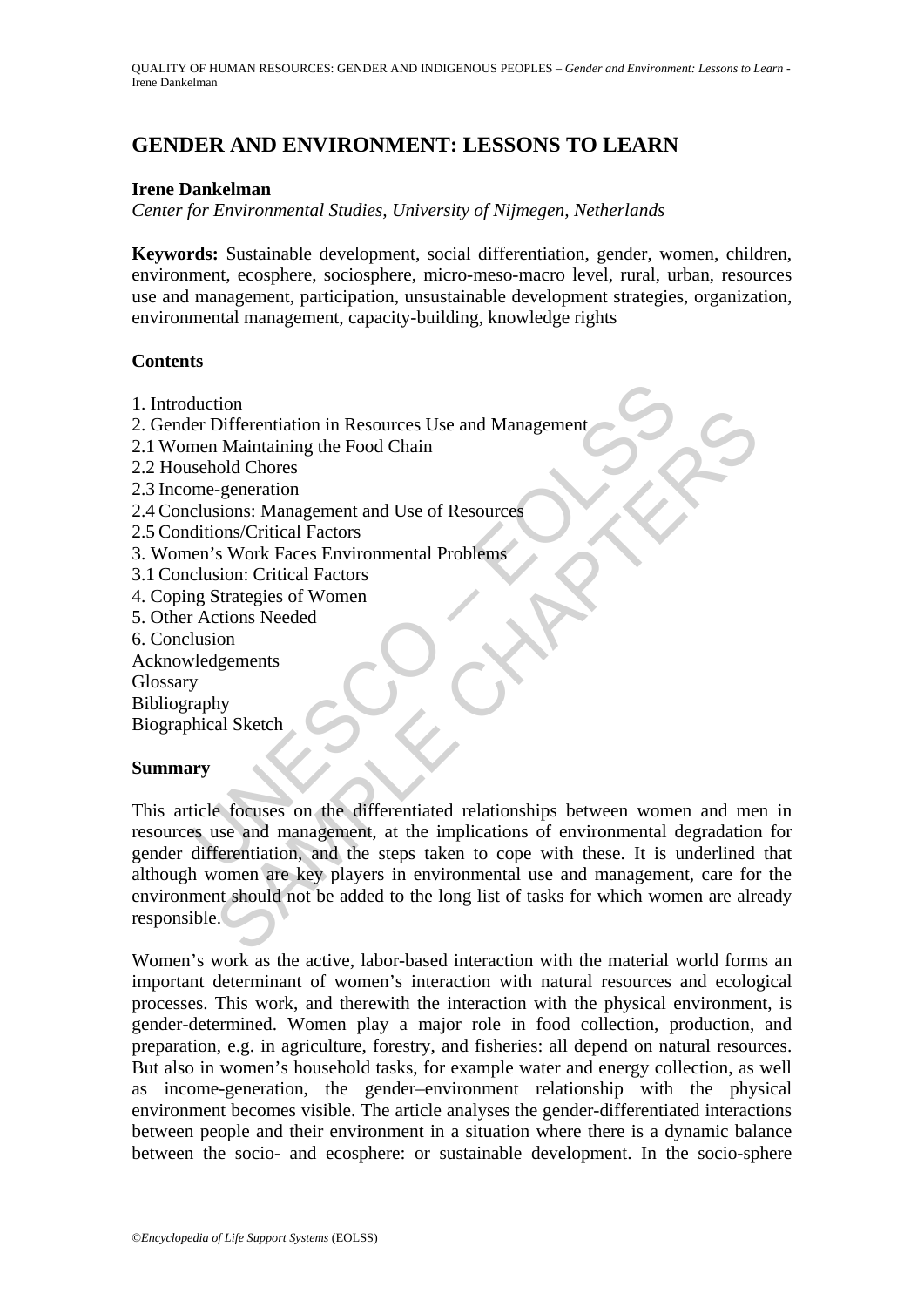micro-, meso-, and macro-levels are distinguished. In the many situations, which are not sustainable, (for example where deforestation, pollution, and soil degradation increase) also women's work, and gender relations are influenced adversely. People, including women, have developed strategies to handle these problems; and governments and developments organizations are taking rectifying actions at different levels, focusing on improving the environmental situation, the position of women, and/or the socioeconomic context. It is argued, however, that it is a prerequisite that actions are being taken at all these levels in a coordinated way. Sustainable development asks for a basic understanding, recognition, and focus on both environmental and social—including gender—aspects, and their inter-linkages.

## **1. Introduction**

People live in a livelihood with all its specific environmental, human, social, economic, and cultural characteristics (Scoones, 1998). Everywhere the physical environment differs. But also the set-up of society is very differentiated: there are women and men, young and older people, people from different classes, castes; and religious, and cultural backgrounds. This article focuses on the differentiated relationships between men and women and their environments. It is based on personal experiences and studies, (mainly in India and other countries in the world) literature, and documentation.

Itive in a livelihood with all its specific environmental, human, so<br>tural characteristics (Scoones, 1998). Everywhere the physica<br>But also the set-up of society is very differentiated: there are we<br>md older people, people is in a livelihood with all its specific environmental, human, social, econon<br>al characteristics (Scoones, 1998). Everywhere the physical environ<br>r also the set-up of society is very differentiated: there are women and<br>ol Internationally the attention for gender and environment issues has grown significantly during the past decades. After the first UN Conference On Environment And Human Settlements in Stockholm in 1972, the Women's Decade (1975–1985) started. That found its conclusion during the UN Conference on Women in Nairobi in 1985 and the parallel NGO Forum. At both these occasions for the first time attention was asked for women's position in relation to environment and natural resources at the international level. During he process for the preparations of the UN Conference On Environment and Development (UNCED), Rio 1992, many women's organizations and individuals played a major role in putting gender issues on the agenda; and finally in *Agenda 21*. It was underlined that environmental sustainability for life on this planet was unthinkable without considering the women who make up more than one-half of the world's population. In *Agenda 21* women were recognized as one of the nine important Major Groups. At the World Summit For Social Development, in Copenhagen in 1995, women were able to bring worldwide attention to the fact that the majority of people living in poverty are women and that the majority of women are poor. It was highlighted there, that women must be involved in decision-making to bring about the necessary changes. (Friedlander, 1996).

The Fourth UN Women's Conference in Beijing (September 1995) resulted in the "*Platform For Action*". A special section (K) is included in the "*Platform For Action*" on Women and the Environment. It calls upon governments (at all levels), international organizations, NGOs, and private sector institutions, (1) to involve women actively in environmental decision-making at all levels; (2) to integrate gender concerns and perspectives in policies and programs for sustainable development; and (3) strengthen or establish mechanisms at the national, regional and international levels to assess the impact of development and environmental policies on women. (United Nations, 1995).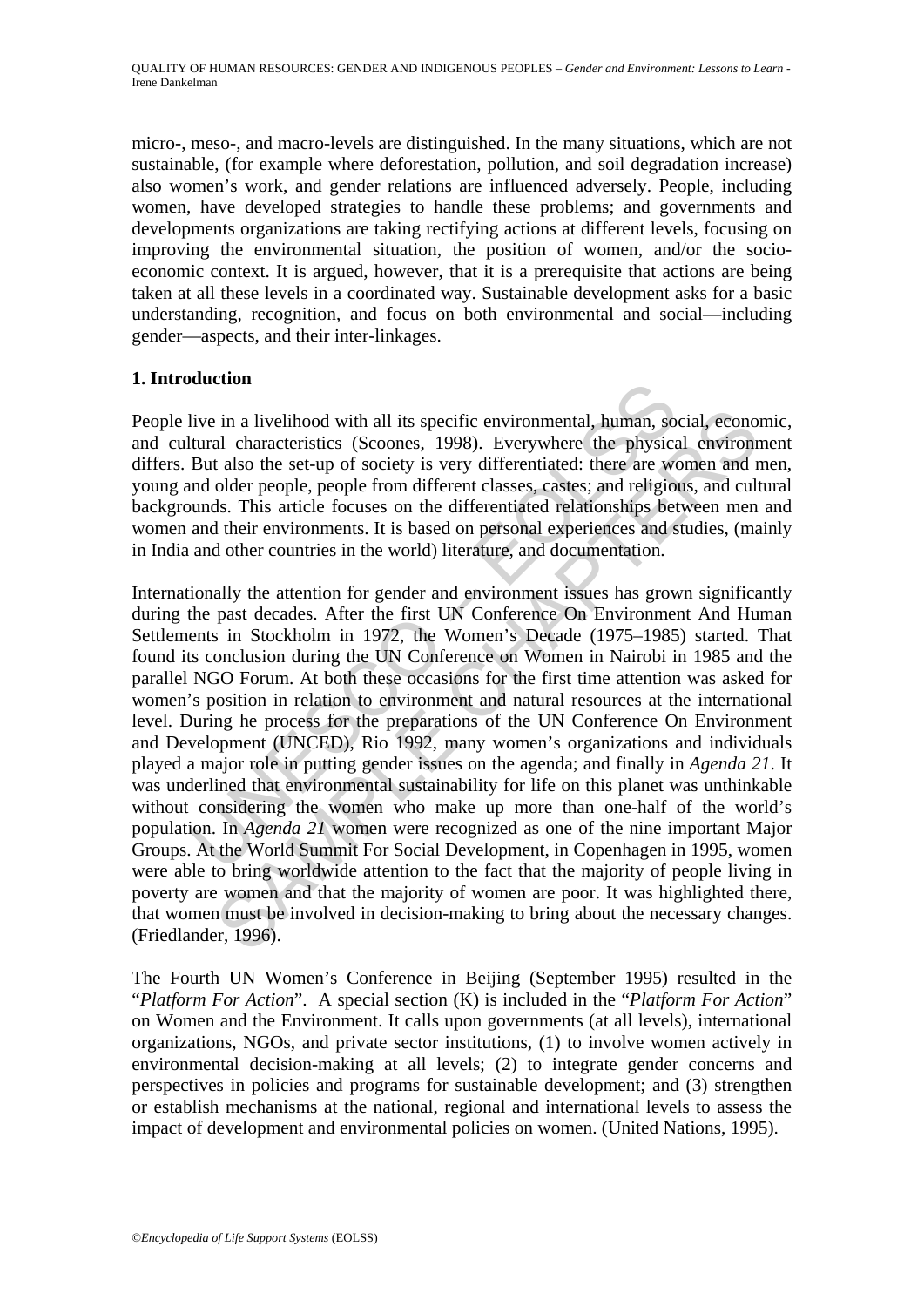In the processes preparing for the World Summit on Sustainable Development (Johannesburg, 2002) many organizations are lobbying for a clear gender perspective; for example through the drafting of a *Women's Action Agenda for a peaceful and healthy planet 2002-2015.* 

Many development organizations already focus for more than three-decades on specific theme-areas, such as gender, human rights, and environment, in order to promote sustainable development for people, communities, and countries. In each of these areas initiatives are supported and promoted; such as support to women's organizations, gender sensitization processes within organizations, sustainable land use-activities; or environment and development legislation, awareness raising, advocacy, and lobbying.

lity, in which people live, shows, however, that these issues cannolated or purely sectoral way. In life you cannot separate social Therefore, it is very important and relevant to also work on the ed way, looking at the li et do r purely sectoral way. In life you cannot separate social and physier effect or purely sectoral way. In life you cannot separate social and physier effects, it is very important and relevant to also work on these iss The reality, in which people live, shows, however, that these issues cannot be dealt with in an isolated or purely sectoral way. In life you cannot separate social and physical aspects. Therefore, it is very important and relevant to also work on these issues in an integrated way, looking at the linkages (and non-linkages), which exist. It is in a country like India, for example, that already in the 1970s-beginning 1980s several efforts took place, which made linkages between these themes more visible: the activities of the Chipko-movement in the Garhwal and neighboring regions of the Himalayas, in which many women participated in an environmental struggle, or the State of India's Environment report (CSE, 1985) which described the actual relationships between women and the Indian environment. Already in the eighteenth century some women under leadership of Amrita Sen had actively involved themselves in an environmental struggle for survival in Gujarat (India). In Cape Verde, which was struck by severe droughts, by the end of the 1970s it was women who were growing half a million seedlings a year. Because most of the men work away from the islands, replanting has been left to the women and children. With their work, much of the hillsides had been terraced and replanted, and many low-lying sandy areas planted out with shrubs. (FAO and SIDA, 1987) The Acao Democrática Femina Gaúcha in Brazil was originally a women's organization focusing on social and educational issues. But as from 1974 the organization put environment high on its agenda: so even that it had become the Friends of the Earth Brazil. (Dankelman & Davidson, 1988).

This article looks at gender relations in resources use and management, at the implications of environmental degradation for gender differentiation and the steps taken to cope with these. "**Gender"** is in this context defined as a sociological indication of comparative relations between (male and female) sexes. "Gender and development" considers the interdependent nature of women and men's positions in society (Barrig & Wehkamp, 1994). The current Gender and Development approach is not only concerned with women, but with the social construction of gender and the assignment of specific roles, responsibilities, and expectations to women and men. (Matiza, 1993).

It should be underlined from the beginning that although the focus of this article will be on gender aspects in resources use and management and women prove to be - often neglected - key players in that, care for the environment should not be added to the long list of care tasks for which women are already responsible. Women's roles are all the time related to those of men. Gender relations determine the type of work women carry out and their responsibilities and rights. (NEDA, 1997 No.1) Agarwal warns that the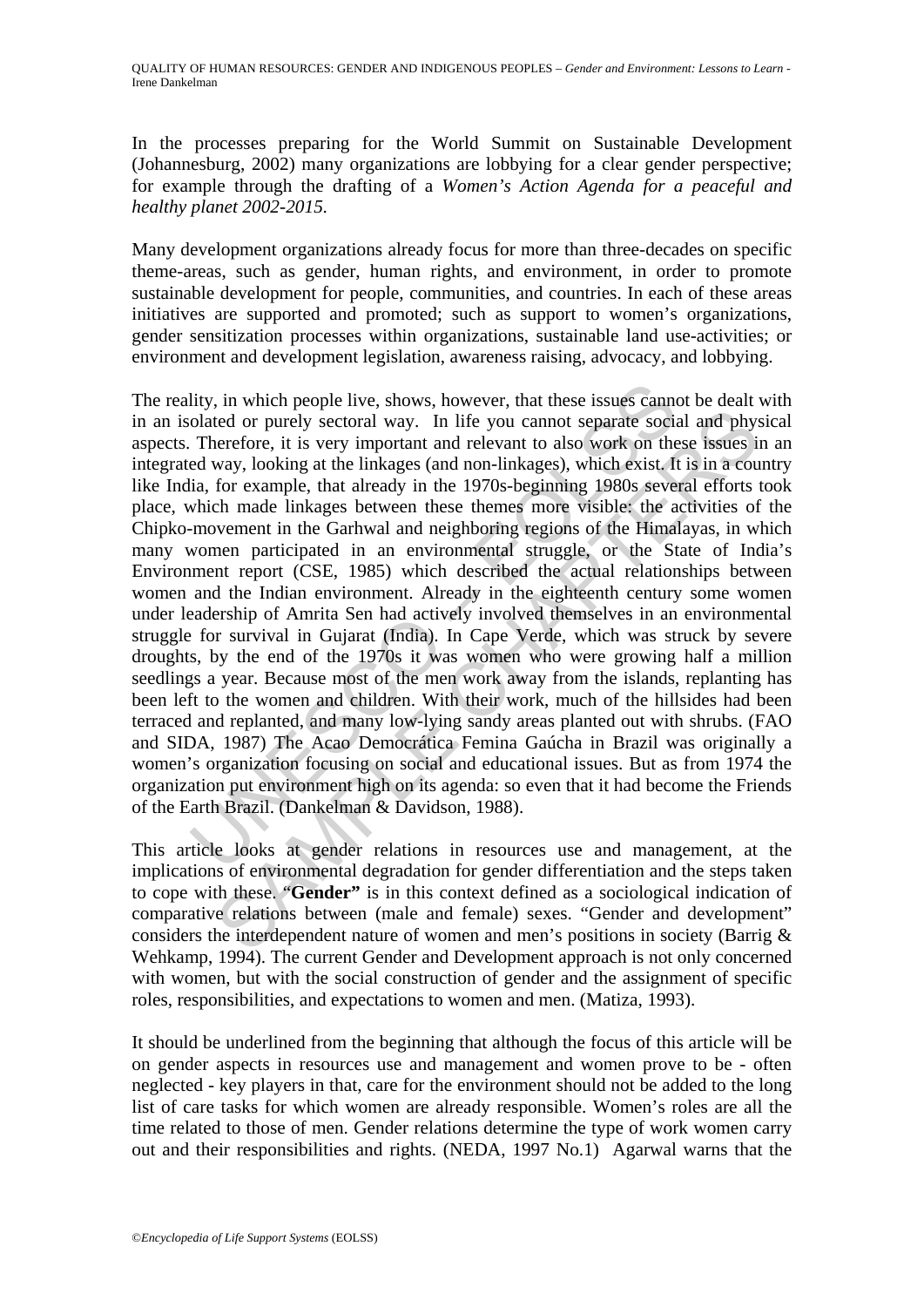fact that women within their own socio-economic classes occupy different positions from men is related to gender-roles and not to an inborn affinity with the environment. (Agarwal, 1992) Wickramasinghe (1994) stresses that it is mainly a material interest in the well-being of their families, which motivates women to become active in environmental struggles.

#### **2. Gender Differentiation in Resources Use and Management**

A peasant woman from India explained to us - development workers, policy makers and academics, some time ago in Hyderabad:

"Life is a whole-it is a circle.

That which destroys the circle is threatening life.

That which restores the circle will bring life". (CWDS, 1991). (Note: During the National Peasant Women Summit on Environment, which was held in Hyderabad, August 26–30, 1991. This was a meeting of poor peasant women and policy-makers, academics and development workers, as a preparation for UNCED, with the objective to give voice to women's concerns. It was organised by the Centre for Women's Development Studies (Delhi) and UNIFEM).

a wine-th is a chrie.<br>
and helectroys the circle is threatening life.<br>
hich restores the circle is threatening life.<br>
hich restores the circle will bring life". (CWDS, 1991). (No<br>
1 Peasant Women Summit on Environment, whi As many recent studies have indicated, women play a predominant role in the management and use of natural resources at the local level. As Davidson and Myers describe it, women are often responsible for the **primary environmental care** (Davidson and Myers, 1992). It is of course dangerous to generalize about the position of women; there are many differences according to society or community, class, caste, and age. But what is obvious, all over the world, is the gender differentiation that exists in relation to the management of natural resources.

In restores the circle will bring life". (CWDS, 1991). (Note: During<br>easant Women Summit on Environment, which was held in Hydera<br>-30, 1991. This was a meeting of poor peasant women and policy-mal<br>and development vorkers, In her very clear article on ecological transitions and the changing context of women's work in tribal India Geeta Menon (1991) describes **work** as the active, labor-based interaction of human beings with the material world. Historically this interaction has been intricately based upon the natural environments in which human populations survived, since nature and natural resources and processes represented that material world. She distinguishes major areas of human work: food procurement (incl. food gathering/collection and production); the protection of life, property and territory; and childbearing/rearing (incl. maintenance of basic health standards). Extension activities of these areas are: food processing and distribution, house construction, fencing and care of livestock, maintenance of sanitation and physical cleanliness. The traditional tribal economy was based on a division of labor along gender lines.

### **2.1 Women Maintaining the Food Chain**

Food gathering was primarily a female responsibility. According to feminist contentions, e.g. in the writings of Ester Boserup (1989) it is argued that it was actually "woman-the-gatherer" who was a source of sustained food supply (and not "man-thehunter"). Her activities, among which were the gathering of fruits, nuts, edible leaves, flowers, mushrooms, roots, tubers, and medicinal herbs etc. provided daily sustenance, while meat was merely a supplementary food item. Studies on present-day gatherer–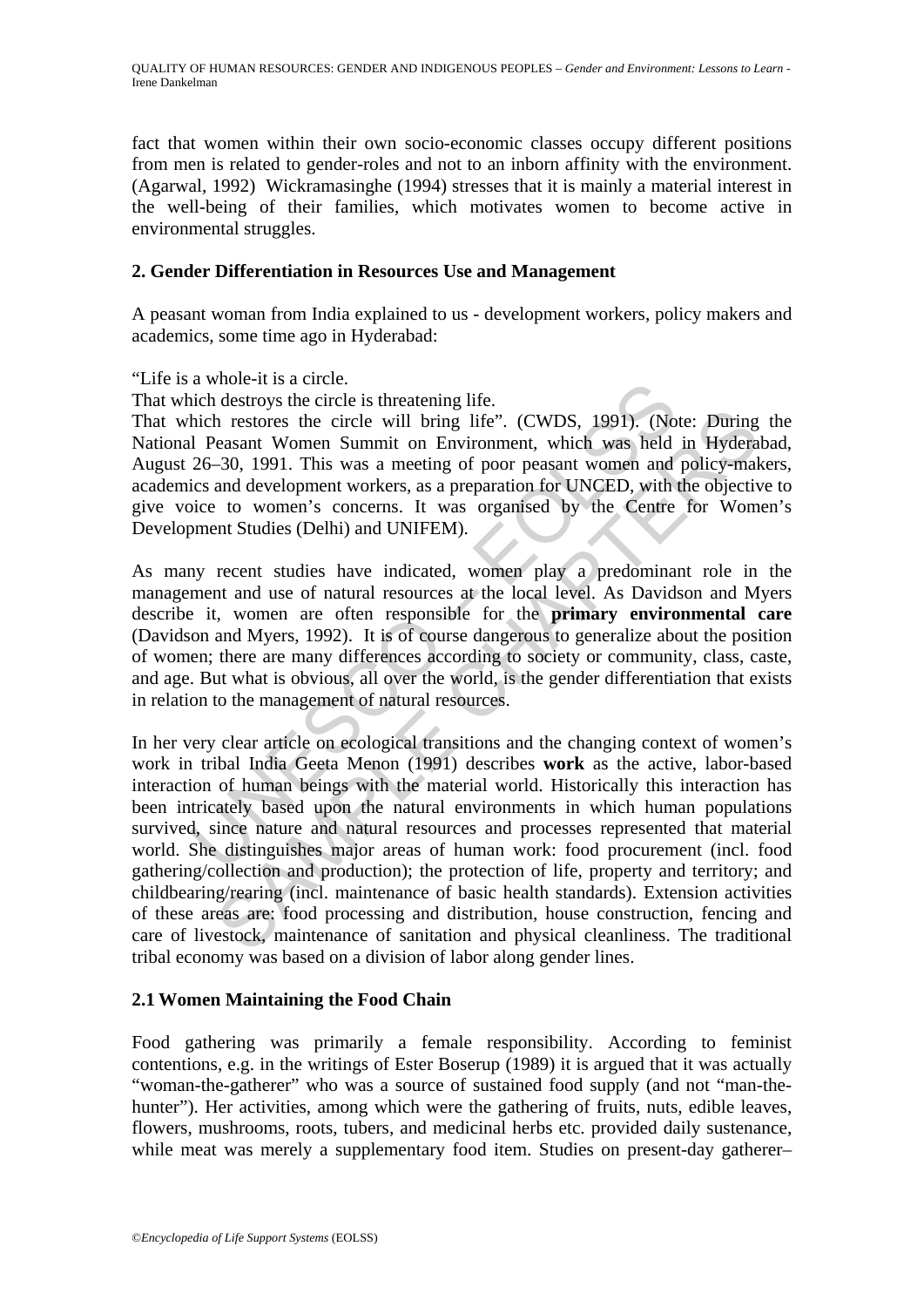hunter communities show that vegetable foods and fish make up 60 to 80 percent of the total calorie intake of the community.

Women play a major role in **food collection**. The Brahui women in the Noza subwatershed in Balochistan, Pakistan, go out in early spring. Walking in groups or sometimes alone they collect tiny edible plants and mushrooms. The plants are green and succulent and all lumped together as "spinach" even though each plant has its own name. These spring greens are sometimes life saving and provide much needed nourishment after a long winter of not enough to eat. Medicinal plants are flowering from May through June. Then small groups of women walk in the early mornings to collect medicinal plants. In a FAO supported project they went out for walks to identify these plants. Women participating in the activity expressed their desire to record the collected information. One of them, Zer Malik, said:

"We want our daughters to be able to see how much knowledge their 'illiterate' mothers actually possessed. Our daughters are not so interested in traditional remedies and are turning more and more to modern allopathic medicine." (FAO, 1997 No.1).

Women still play an important role in **fishing** communities. Sometimes they go out fishing themselves, but more often it is they who handle the preservation and marketing (Steady, 1985, 47–50). Other water organisms like cockles, are being used and managed by women.

alms. Women participating in the activity explossed then desired information. One of them, Zer Malik, said:<br>
and information. One of them, Zer Malik, said:<br>
and the conserved in traditional relations are not so interested and marginstare and solution. The same of the same of the same of the second of the sesses of Our daughters are not so interested in traditional remedies and more to modern allopathic medicine,"  $(FAO, 1997\ No.1)$ . Ill play According to Ester Boserup (1989) and others, women—daily dealing with vegetable foods and wild seeds to experiment by way of planting the seeds—have played a major role in the revolutionary innovation from gathering into production of food, through slash-and-burn cultivation. Because food collection required a thorough knowledge of plant and animal growth, maturation and fruition or reproduction, women have been credited with the discovery of domestication and cultivation of plants and animals and invented selective breeding. They discovered propagation by shoots and cuttings, seed selection and the construction of seedling beds. The following inventions are credited to women in cultivation: the use of ash as fertilizer, the creation of work tools such as the hoe, spade, shovel and simple plough; fallowing and crop rotation; mulching, terracing, contour planting, irrigation and land recuperation through tree planting. Seven of the most important cereals (worldwide) are all domesticated by women: wheat, rice, barley, oats, sorghum, millet, and rye (Stanley, 1982). Sir Albert Howard in his *An Agricultural Testament* of 1943 underlined that he saw in India's peasants a knowledge of farming far more advanced than that of the West. In this land use women played an essential role.

In a study on women's roles in **food production** in villages in the Garhwal Himalayas (Shiva et al, 1990) it became obvious that women played a major role in natural farming, the farming, which is based on sustainable flows of fertility from forests and farm animals to croplands. These food systems have always included the forest and animal systems in their processes. Women's work in agriculture has traditionally been work in integrating forestry and animal husbandry in farming. The internally recycled resources provide the necessary inputs for seeds, soil moisture, soil nutrients, and pest control.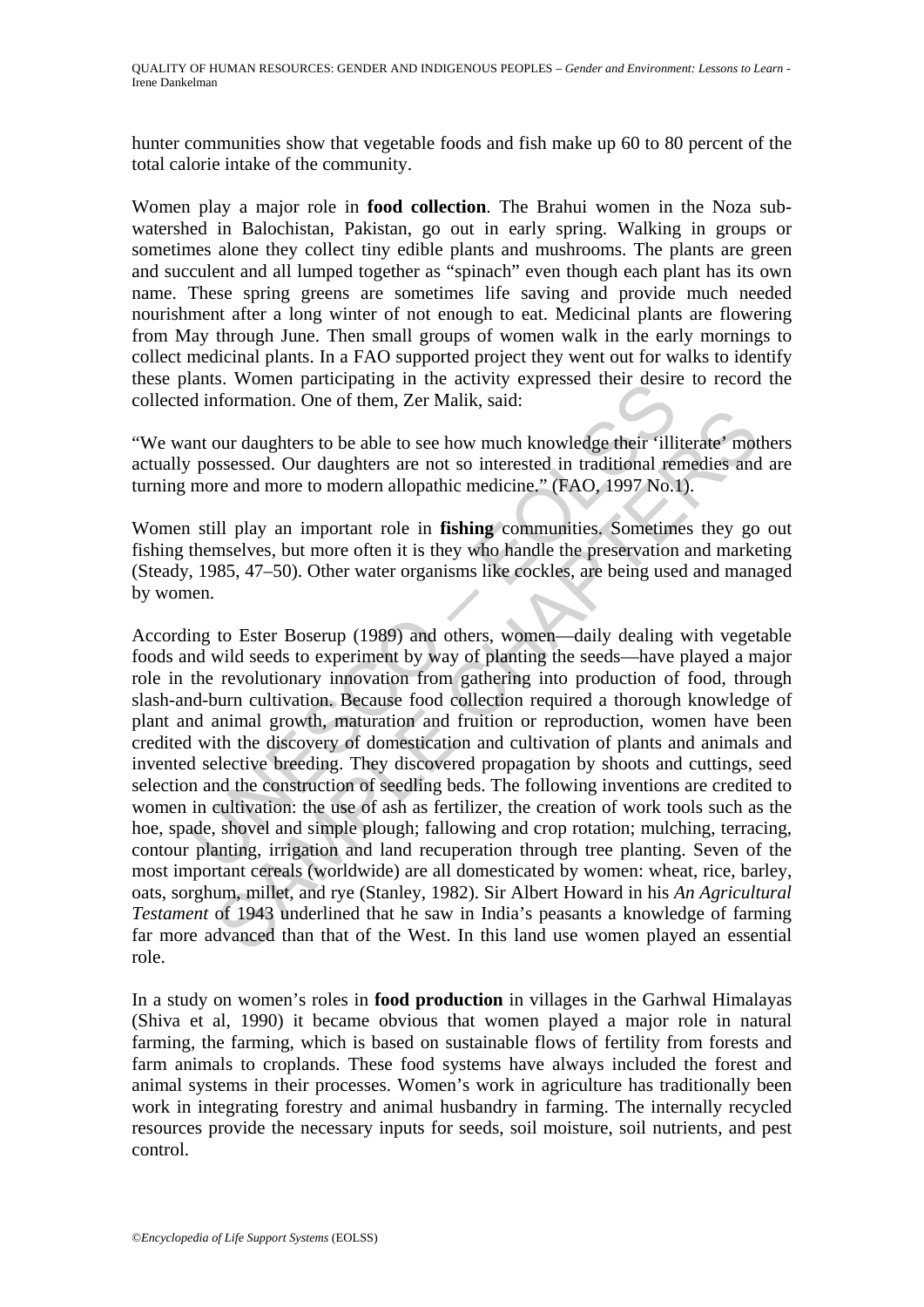In Africa women produce 80% of the consumed food, in Asia this percentage is 60%, and in Latin America 40%. According to the FAO women make up 45% of the total agricultural labor force throughout Asia. This includes work in subsistence farming as well as on export-oriented farms and plantations. But it was also concluded that women often work longer days on the fields than men, by as much as 43%. In the Noza subwatershed in Pakistan, an average working day for a Brahui woman is seventeen hours long during the productive season. (FAO, 1997 No.1).

Singh (1988) describes women's contribution in animal husbandry in Northern India as follows: the woman harvests the crops and stakes the hay for domestic animals; she transports the leaf fodder, and bedding material over long distances on difficult terrain; she grazes the cattle on distant grazing lands, carries animals to water sources for water, takes care of young calves, milks the animals, cleans the animal shed; and executes all other activities related to animal husbandry, except ploughing, castration, purchase, and sale. Especially the collection of fodder—leaves, herbs, and grasses—is almost exclusively a women's task, and that of children—often girls.

Is the lead fouch, and otealing material over long ustances on the case of example the case of young calves, milks the animals, cleans the animal shed; at it it it it is related to animal husbandry, except ploughing, castr of young calves, milks the animals, cleans the animal shed; and execute<br>tities related to animal husbandry, except ploughing, castration, purchase,<br>cially the collection of fodder—leaves, herbs, and grasses—is alr<br>a women But also in other agricultural activities her role is evident. Bhata and Singh (1987) showed that women in the hill agriculture of Himachal Pradesh do 37% of the work in sowing, 59% in inter-culture, 66% in harvesting, 59% in trenching, and 69% in tending the animals. All this apart from all the household chores, which include collection of fuel and water. Women work also in irrigated agriculture: a Grameen Krishi Foundation project in Northwest Bangladesh showed that women carry out about 50 percent of all tasks in rice production; they even contribute for 50 percent in the presumably male task of irrigation. (Jordans and Zwarteveen, 1997). Singh (1988) accounts that a pair of bullocks works for 1604 hours, a man for 1212 and a woman 3485 hours in a year on a one-hectare farm in the Indian Himalayas.

Women know a lot about the cultivation practices of indigenous varieties of crops, for example women rice growers in central Libena (India). During an experiment the women identified 25 indigenous rice stalks with at most two or three errors; not only describing the different varieties, but also mentioning other features, such as the ease with which the husk can be removed, the length of time required to cook and suitability to different ecological conditions. The men could hardly get two or more correct answers. In a small sample participatory study with women hill farmers in Dehra Dun, Shiva was provided with not less than 145 species of forest plants that women have knowledge of, and which they utilize. (Shiva and Dankelman, 1992) The Brahui women in the Noza sub-watershed (Pakistan) identified 35 medicinal plants during field walks. (FAO, 1997 No.1).

In irrigated agriculture large quantities of water are used. Women's rights to water for agriculture vary enormously. In the Andes women are allowed to participate in the construction of irrigation systems and thus to establish rights to irrigation water. However, men dominate the written registration process and decision-making bodies. In Tanzania, by contrast, women are prohibited from operating water infrastructure facilities. (NEDA, 1997 No.2).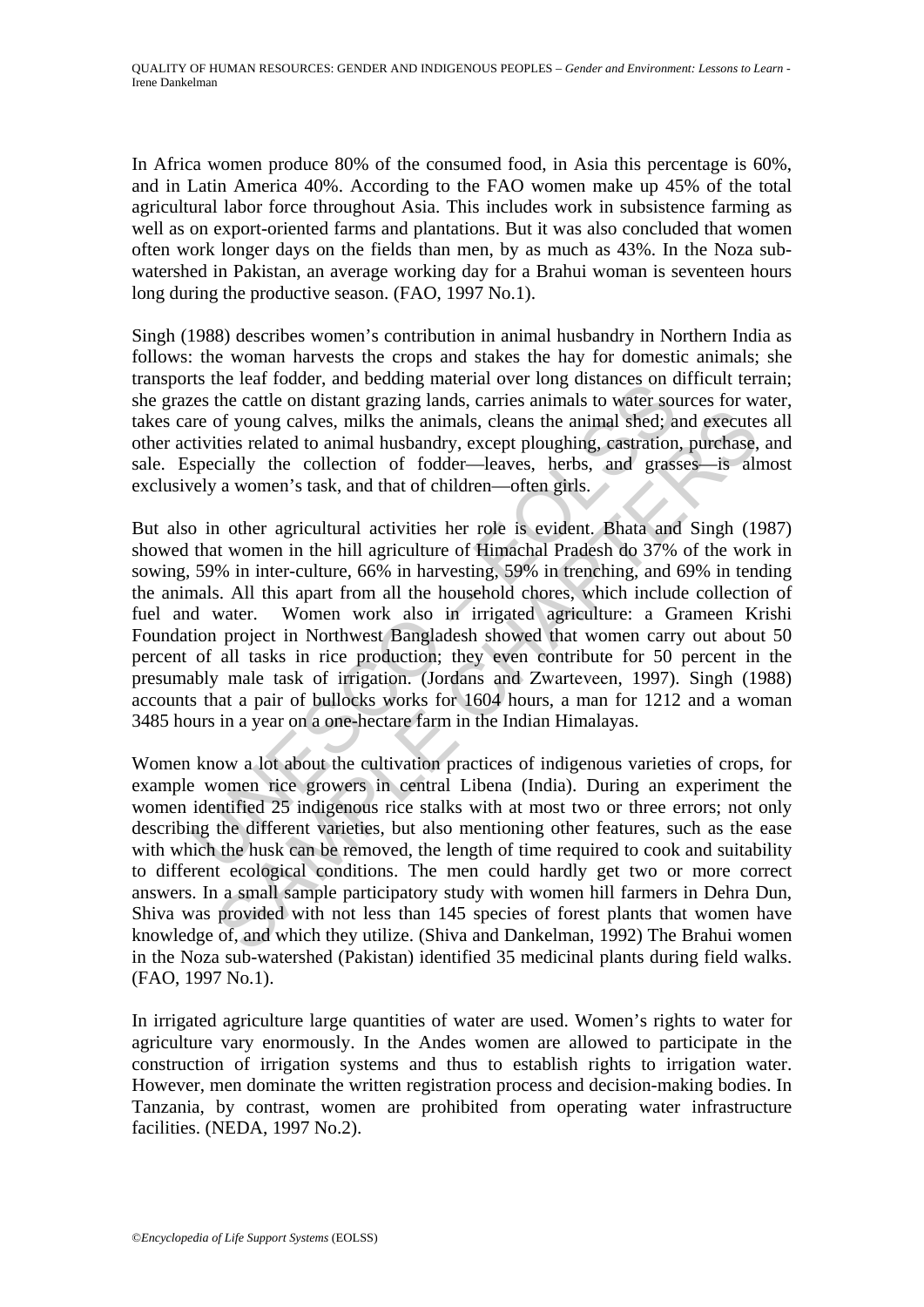### **2.2 Household Chores**

According to Menon (1991) because of the fact that one of the three major areas of human work, childbearing and rearing, is exclusively assigned to women, not only elements like the provision of health services and sanitation/hygienic measures, but also related aspects, like the provision of household energy and water are among women's responsibilities. This is not only true in rural, but often also in urban situations.

Women, and with them girls, are almost the exclusive suppliers of **water** for household use. They also play a predominant role in the provision of water for animals, crop growing, and food processing. It is often women who decide often where to collect water, how to draw, transport, and store it, what water sources should be used for which purposes, and how to purify drinking water. Women often make a disproportionately high contribution to the provision of water for family consumption compared with men. Male family members rarely help in the often heavy and time-consuming task of water transportation, and then only if they have bicycles or carts. They have acquired specialized knowledge in the field of local water management and use. It is a knowledge they share, especially with their daughters and with each other. Because many other tasks women perform—such as washing clothes and dishes, cleaning houses and latrines, and attending to personal hygiene, women have established specific ways of reusing wastewater to conserve supplies.

by weak, taasport, and soler It, wan tware solution to the way.<br>It is so that we to purify drinking water. Women often make a distribution to the provision of water for family consumption compuly members rarely help in the but in the moment of the other and the total and the fraction of when the provision of water for family consumption compared with ry members rarely help in the often heavy and time-consuming task of woon, and then only if Most domestic **energy** comes directly from biomass sources. Wood fuels (both firewood and charcoal) and other bio-fuels, such as animal and crop residues, form the only source of energy for about two billion people, while some 1.5 to 2 billion have no access to electricity. (UNDP, 1998). Although, in spite of price increases, oil consumption and electricity production (especially from hydro sources) has increased, poor households—even in the city—still depend on biomass sources for their energy supply. Although men sometimes may share the task, women have the primary responsibility for meeting household energy needs through fuel collection, preparation, (e.g. chopping and drying) and use (cooking and tending the fire). Children, especially girls, take part in many of these tasks. All these tasks may take many hours per day.

Nearly 73% of women in Asia concentrate on obtaining fuel wood, food, and fodder from the nearby forests: 64% in Nepal, 84% in the Philippines, and 84% in Sri Lanka. (Wickramasinghe, 1994). Men in the Uttar Pradesh hills (India) are found to break the traditional division of labor only by fetching fuel and fodder when the productivity of women's labor is high, for example on irrigated land. When domestic fuel becomes more commercialized; and collection is oriented towards large-scale organized sale and charcoal making, men's participation increases. But so long as technology and marketing are absent, the task of fuel gathering is regulated to women. Women can carry loads up to 35 kilograms over distances as much as ten kilometers from home. The weight largely exceeds the maximum weights of 20 kilograms permissible by law in many countries.

In many so-called traditional societies women have played and continue to play an important role in the construction and management of **human shelters** and infrastructure (Steady, 1993). Households closely reflect the conditions of the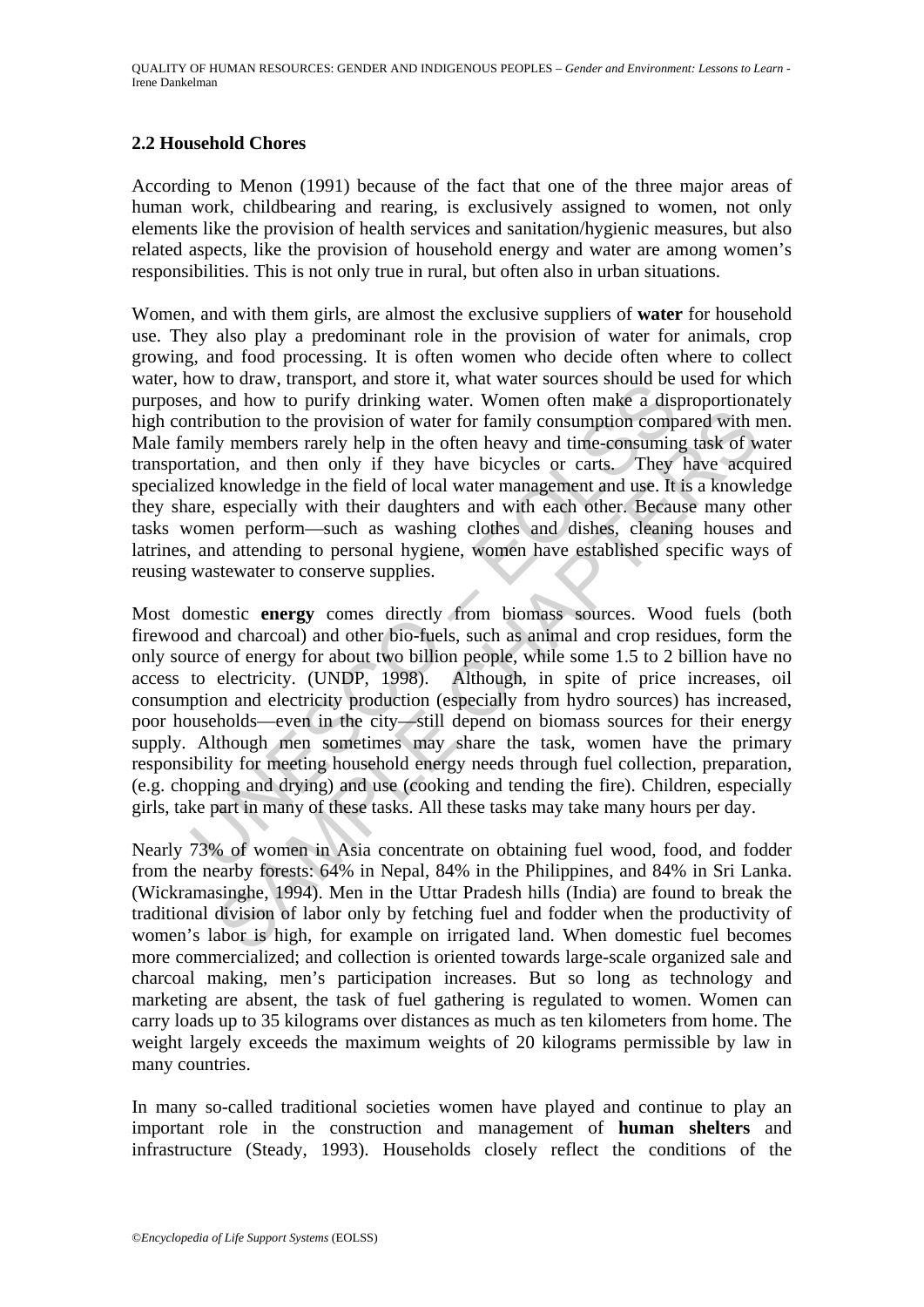surrounding physical environment, and it is women, often assisted by female children, who bear the responsibility for protecting members of their households, especially the young, aged, and infirm, from pollution, poor sanitation, and natural disasters, and the risks inherent in poor housing conditions. Women may spend as many as twenty hours a day in the home, especially in secluded societies. In many cases, human activities in human shelters and the physical infrastructure supporting them, such as roads, water, energy, food, and sanitation systems, have come to depend on women's unpaid labor. The responsibility of maintaining a clean and safe household environment, including waste management, still falls primarily on women's shoulders.

- -
- -
- 
- TO ACCESS ALL THE **23 PAGES** OF THIS CHAPTER, Visit: http://www.eolss.net/Eolss-sampleAllChapter.aspx

#### **Bibliography**

TO ACCESS ALL THE 23 PAGES OF THIS CHAP<br>Visit: http://www.eolss.net/Eolss-sampleAllChapter.a<br>phy<br>B. (1994). A Field of One's Own: Gender and Land Rights in South Asia. Sout<br>B. (1994). A Field of One's Own: Gender and Land CO ACCESS ALL THE 23 PAGES OF THIS CHAP[TER](https://www.eolss.net/ebooklib/sc_cart.aspx?File=E1-17-03-02),<br>
Visit:  $\frac{1}{2}$  Mysic:  $\frac{1}{2}$  Mysic:  $\frac{1}{2}$  Mysic:  $\frac{1}{2}$  Mysic:  $\frac{1}{2}$  Mysic:  $\frac{1}{2}$  Mysic:  $\frac{1}{2}$  Mysic:  $\frac{1}{2}$  Mysic:  $\frac{1}{2}$  Mysic:  $\frac{1}{2}$  Mysics Agarwal B. (1994). *A Field of One's Own: Gender and Land Rights in South Asia.* South Asia Studies 58. Cambridge University Press. [Analysis of the relationship between gender and land rights issues in South Asia, linking it with traditional inequalities between men and women.]

Arumugam V. (1992). *Victims Without Voice; a study of women pesticide workers in Malaysia*. Teneganita and Pesticides Action Network Asia-Pacific. Penang: Selangor.

Bhata and Singh (1987). Women's contribution to agricultural economy in the hill regions of North West India. *Economic and Political Weekly*, **22**(17), 25 April.

Boserup E. (1989). *Women's Role in Economic Development*. London: Earthscan. [This new edition is based on her 1970 version: the first investigation ever undertaken into women's roles in economic development, and the impacts of modernization and industrialization processes.]

CWDS (1991). *Management and Regeneration of the Natural Environment: a wider role for peasant women.* Report of the National Conference. NIRD, Hyderabad, 26-30 August. Centre for Women's Development Studies, New Delhi.

Dankelman I. and Davidson J. (1988). *Women, and Environment in the Third World; Alliance for the Future*. London: Earthscan. [Overall description of women's positions in environmental use and management, including case studies from different developing countries.]

David R. (1995). *Changing Places? Women, resource management and migration in the Sahel.* SOS Sahel, London.

Davidson J. Myers D. and Chakraborty M. (1992). *No Time to Waste; Poverty and Global Environment.* Oxfam, Oxford. [Describes the relationship between poverty and environmental issues, including the concept of primary environmental care.]

DGIS and Novib (1994). *NGOs and Sustainable Land Use in Bangladesh;* a study of the programmes regarding sustainable land use of three partner organizations of Novib in Bangladesh. DGIS, Novib, The Hague.

FAO (1997-1). *Brahui Women's Indigenous Knowledge of Medicinal Plants*. Inter-Regional Project for Participatory Upland Conservation and Development. Working Paper 5. FAO, Quetta, Pakistan.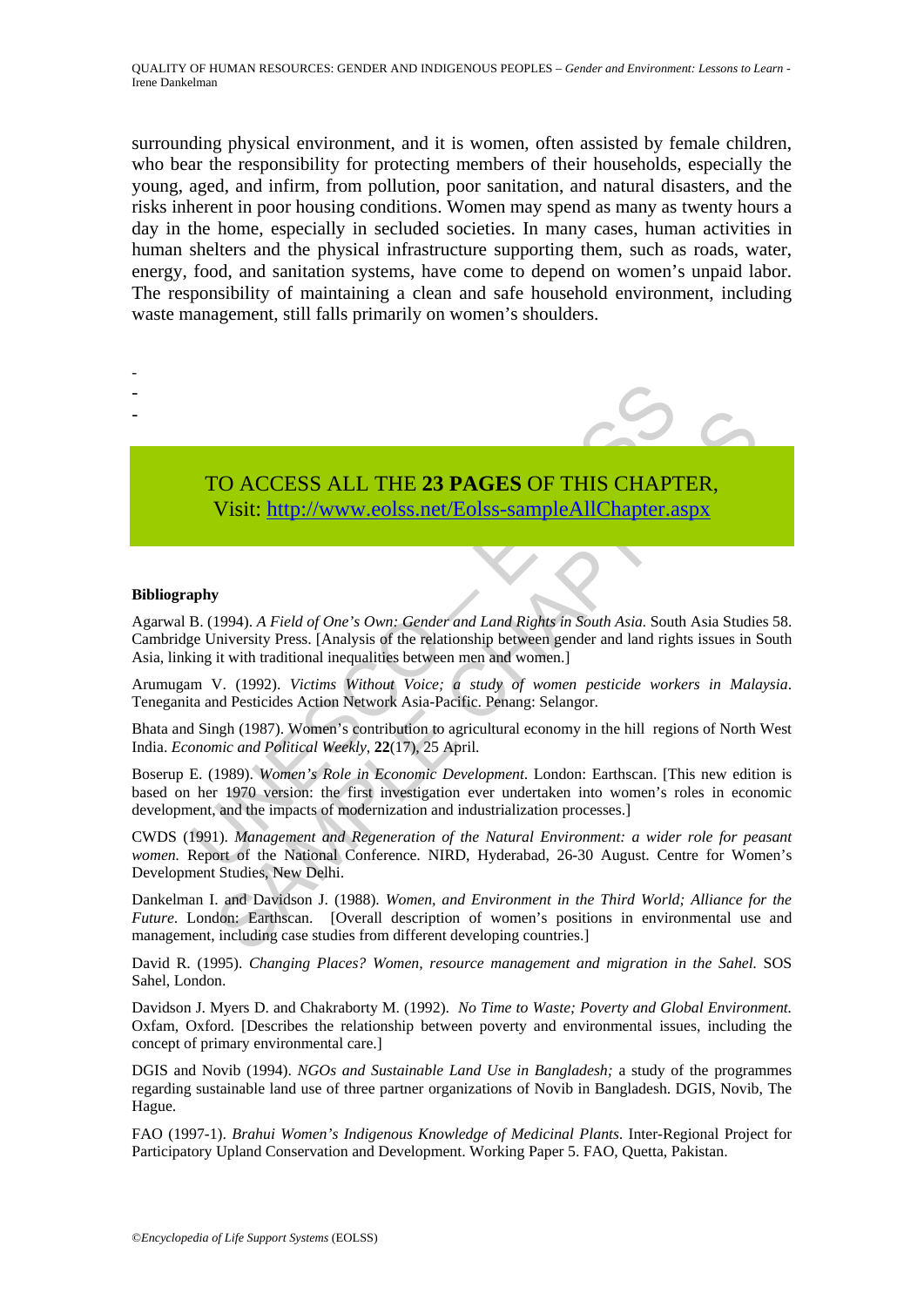QUALITY OF HUMAN RESOURCES: GENDER AND INDIGENOUS PEOPLES – *Gender and Environment: Lessons to Learn* - Irene Dankelman

FAO (1997-2). *State of the World's Forests 1997.* FAO, Rome.

Fernandes W. and Menon G. (1987). *Tribal Women and Forest Economy: deforestation, exploitation and social change.* India Social Institute, New Delhi.

Goldman M. (1997). *Privatizing Nature; political struggles for the global commons.* London: Pluto Press in association with Transnational Institute (TNI), Amsterdam.

Guijt I. (1993). Questions of Difference: PRA, gender and environment. *IIED Perspectives,* pp. 15-17. London: IIED.

Hombergh van den Heleen (1993). *Gender, Environment, and Development; a Guide to Literature*. Amsterdam: INDRA. [The guide provides a bibliographic tool into the literature on links between gender relations, environment, and development.]

Johnson V. Hill J. and Ivan-Smith E. (1995). *Listening to Smaller Voices: children in an environment of change.* Somerset: Actionaid.

Jordans E.H and Zwarteveen M.Z. (1997). *A Well of One's Own: gender analysis of an irrigated program in Bangladesh.* IIMI Country Paper no.1. IIMI, Colombo.

Mazumdar V. (1992). *Embracing the Earth; an agenda for partnership with peasant women*. FAO, New Delhi.

Menon G. (1991). Ecological transitions and the changing context of women's work in tribal India. In: *Purusartha*, pp. 291–314. [Analyses the impact of ecological changes on women's work.]

Somerset: Actionaid.<br>
E.H and Zwarteveen M.Z. (1997). A Well of One's Own: gender analysis of an *desh*. IIMI Country Paper no.1. IIMI, Colombo.<br>
I. (1991). Ecological transitions and the changing context of women's work i and Zwarteven M.Z. (1997). A Well of One's Own: gender analysis of an irrigated pro,<br>
h. IMI Country Paper no.1. IMI, Colonbo.<br>
1. (1992). *Embracing the Earth*; an agenda for partnership with peasant women. FAO,<br>
(1992). NEDA (1997 No.1). Gender and environment; a delicate balance between profit and loss. *Women and Development.* Working paper 1. The Hague: Ministry Foreign Affairs. [Gives an overview of actual and potential positive and negative relationships between gender and environment, and its policy implications.]

NEDA (1997 No.2). Rights of women to the natural resources land and water*. Women and Development.*  Working paper 2. The Hague: Ministry Foreign Affairs. [Stresses the importance for effective gender and environment policy of a better insight in the rights of women on land and water resources.]

Oxfam (1996). *Gender and Development. Special issue: Urban Settlement,* Vol. 4(1), February.

Shiva V. (1988). *Staying Alive: Women, Ecology, and Development*. London: Zed books. [With the position of women in India as an example, Shiva describes how so-called mal-development, based on western patriarchy and science, has oppressed both women and nature.]

Shiva V. and Dankelman I. (1992). Women and Biological Diversity. *Growing Diversity, Genetic Resources and Local Food Security,* A. O. David Cooper (ed.), London: Intermediate Technology Publications.

Shiva V. Dankelman I. Singh V. and Negi B. (1990). *Biodiversity, gender and Technology in Agriculture, Forestry and Animal Husbandry.* Report. Dehra Dun.

Singh V. (1988). *Development of Sustainable Development in Garhwal.* Background Paper. G.B. Pant University, Ranichauri.

Stanley A. (1982). Daughters of Isis, Daughters of Demeter; when women saved and reaped. *Women, Technology and Innovation,* J. Rothschild (ed)*.* New York: Pergamon.

Steady F. C. (ed.) (1993). *Women and Children First: Environment, Poverty, and Sustainable Development.* Rochester/Vermont: Schenkman books. [An anthology of papers presented at a symposium held in Geneva 1991 as an input to UNCED on different aspects of the position of women and children in relation to environment and sustainable development.]

UNDP (1998). *Human Development Report 1998.* Oxford: Oxford University Press.

United Nations (2000). *The World's Women 2000; trends and statistics.* Social Statistics and Indicators, Series K, No.16. United Nations, New York.

World Resources Institute, UNEP, UNDP, World Bank (1998). *World Resources 1998 - 1999*; *environmental change and human health*. Oxford: Oxford University Press.